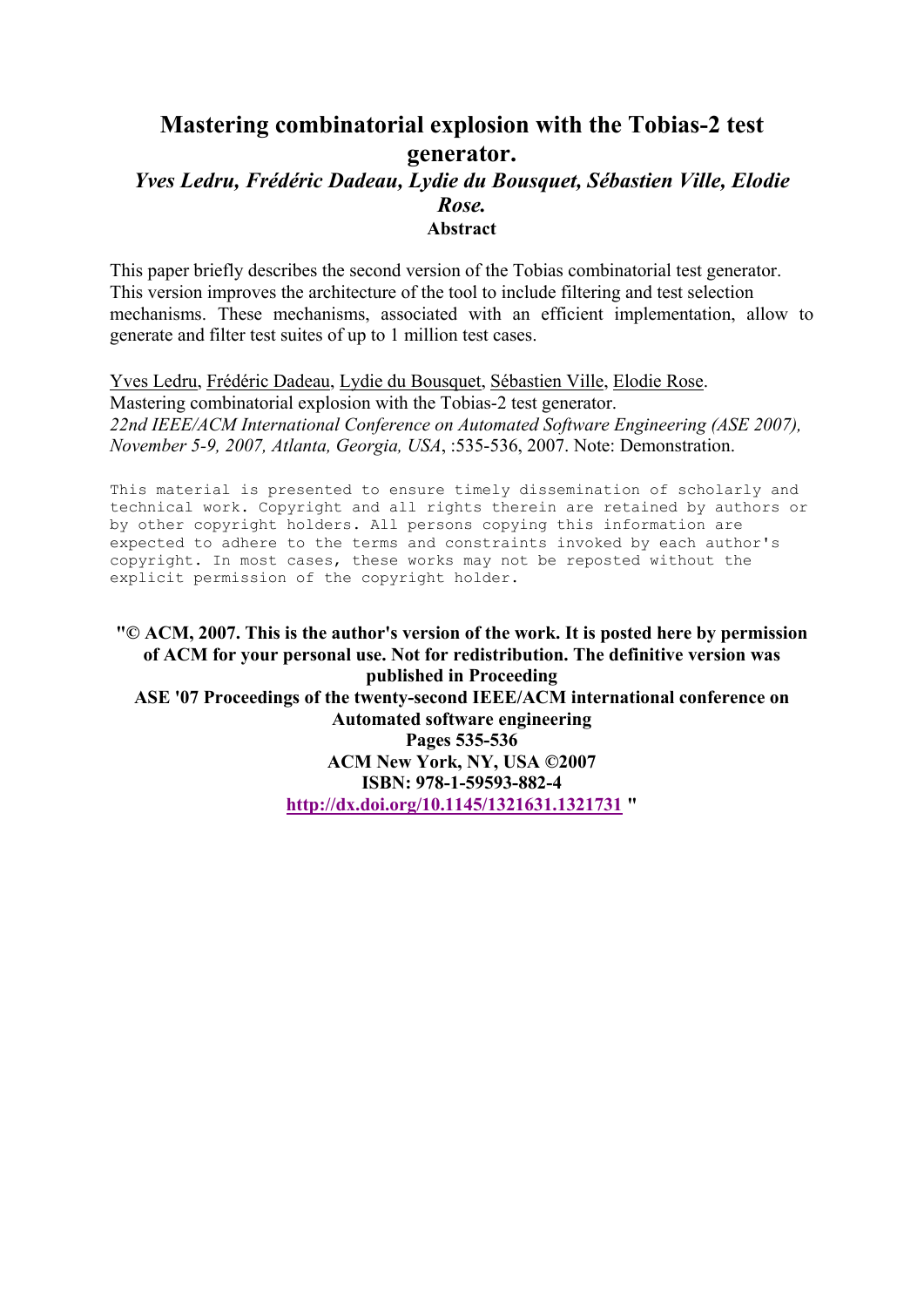# **Mastering Combinatorial Explosion with the Tobias-2 Test Generator**

Yves Ledru, Frédéric Dadeau, Lydie du Bousquet, Sébastien Ville, and Elodie Rose Laboratoire d'Informatique de Grenoble B.P. 72 38402 St-Martin d'Hères, France Yves.Ledru@imag.fr, Frederic.Dadeau@imag.fr, Lydie.du-Bousquet@imag.fr

### ABSTRACT

This paper briefly describes the second version of the Tobias combinatorial test generator. This version improves the architecture of the tool to include filtering and test selection mechanisms. These mechanisms, associated with an efficient implementation, allow to generate and filter test suites of up to 1 million test cases.

### Categories and Subject Descriptors

D.2.5 [Software Engineering]: Testing and Debugging— Testing tools

## General Terms

Reliability, Verification

## Keywords

Combinatorial testing, test suite reduction, Tobias

### 1. INTRODUCTION

One of the difficulties in the automation of testing is the generation of test cases. Such a generation is often deduced from a model of the software under test. This model can be a specification, like in model-based testing approaches, or the data or control flow diagram of its implementation, like in structural test generation. Another possibility is to capture the knowledge and the know-how of the test engineer into a compact description of the set of test cases. This is actually the approach taken in combinatorial testing where a model captures sets of input parameters for given sequences of method calls. The associated tool then unfolds the model into a possibly large set of test cases.

Tobias is a test generator based on the combinatorial approach. It aims to provide the test engineer with a tool to express his/her test suite in a concise way, and then unfold it into a set of abstract test cases which are eventually translated into executable tests in a given target technology (e.g. Java/Junit). The first version of the tool was used successfully in several case studies, including a mini banking application [1] and a multi-modal fusion engine [2]. These experiments showed that the tool actually improves the productivity of the test engineer: a large test suite can be produced from a few lines of combinatorial description,

Copyright is held by the author/owner(s). *ASE'07,* November 4–9, 2007, Atlanta, Georgia, USA. ACM 978-1-59593-882-4/07/0011.

which give a compact and structured description of the test suite. Other experiments showed that the test suites generated by Tobias are generally more complete and detect more errors than manually generated test suites [4]. In summary, Tobias is a tool that amplifies the work the test engineer by liberating him from the clerical tasks of test production and letting him concentrate on the insightful operations.

## 2. TOBIAS-2: A COMPLETE REDESIGN OF THE TOOL

In 2006, we undertook a complete redesign of Tobias, based on the experience acquired with the first version of the tool.

- The input and output languages of the tool were redesigned to make them more expressive while simplifying some of the existing concepts.
- The test generation engine is a distinct piece of code, which can interface with various front ends. An Eclipse front end has been developed recently for the tool.
- The architecture of the engine has been opened to connect the tool to several "plug-ins" which help select a subset of the test suite.
- Finally, its efficient implementation allows to produce very large test suites, counting more than 1 million test cases.

The last two improvements are directly linked to combinatorial explosion. While combinatorial techniques allow to easily produce a large set of test cases, they also suffer from combinatorial explosion. In order to master combinatorial explosion, we propose to exploit several mechanisms which help select a subset of the original test suite. These mechanisms also require the tool to be able to generate temporarily a large set of test cases, before the selection takes place. This is why we wanted the tool to be able to generate up to 1 million test cases.

#### 3. A SMALL EXAMPLE

The following example gives the Tobias test suite for an electronic purse. The purse allows simple operations to credit or debit integer amounts of money. The test engineer starts by defining two groups. Group Amounts lists various amounts of money which can be debited or credited from the card. The specification of the purse mandates such amounts